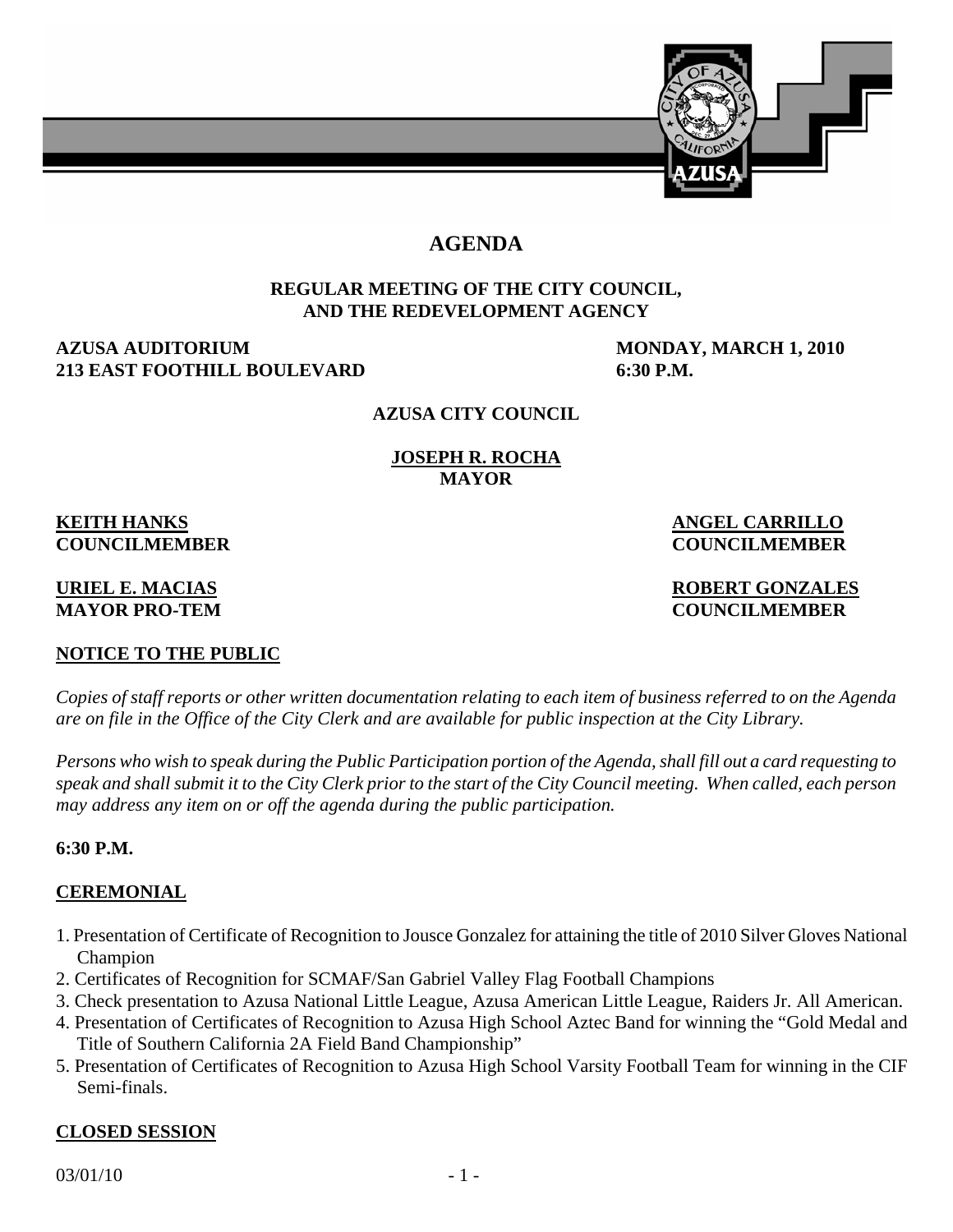# 1. **CONFERENCE WITH LEGAL COUNSEL GOVERNMENT CODE SECTION 54956.9(**b)-

Significant Exposure to Litigation and (c) – Potential Initiation of Litigation.Two cases.

# 2. **CONFERENCE WITH LEGAL COUNSEL - EXISTING LITIGATION (Gov. Code Sec. 54956.9**

**(a)).** AJDM v. City of Azusa, et al. Los Angeles Superior Court, Case No. BS111893 and City of Azusa v. AJDM Corp. Los Angeles Superior Court, Case No. KC051862. (D-Club)

#### 3. **REAL PROPERTY NEGOTIATIONS (Gov. Code Sec. 54956.8)**

 Agency Negotiators: City Manager Delach and Assistant City Manager Makshanoff Under Negotiation: Price and Terms of Payment

#### a. **NEC AZUSA/ARROW SITE**

| Address:                    | 17511 E. Arrow Hwy, Azusa, CA 91702                  |
|-----------------------------|------------------------------------------------------|
| Negotiator:                 | <b>Fowler Family Trust</b>                           |
| Address:                    | 17525 E. Arrow Hwy                                   |
| <b>Negotiating Parties:</b> | City of Azusa and City of Azusa Redevelopment Agency |

# b. **DOWNTOWN NORTH A2 & A3 Site**

#### Addresses:

 858 N. Azusa Avenue, Azusa, CA 832 N. Azusa Avenue, Azusa, CA 826 N. Azusa Avenue, Azusa, CA 812 N. Azusa Avenue, Azusa, CA 830 N. Azusa Avenue, Azusa, CA 801 N. Alameda Avenue, Azusa, CA 810 N. Alameda Avenue, Azusa, CA 803 N. Dalton Avenue, Azusa, CA 805 N. Dalton Avenue, Azusa, CA 809 N. Dalton Avenue, Azusa, CA 813 N. Dalton Avenue, Azusa, CA

# d. **DALTON PROPERTIES**

 Address: 303 E. Foothill Boulevard, Azusa, CA, 716 N. Dalton Avenue, Azusa, CA 726 N. Dalton Avenue, Azusa, CA 728 N. Dalton Avenue, Azusa, CA APN 8608-028-901, 903 & 905 (Parking Lot), Azusa, CA APN 8608-028-908 (Former MTA Site), Azusa, CA

# e. **BLOCK 37 (SPORTSWARE)**

 Address: 634 N. San Gabriel Avenue (Fashion Sportswear) Negotiating Parties: Kwon, Soon I (Owner)

# c. **TALLEY PROPERTY**

 Address: 619 - 621 N. Azusa Avenue, Azusa Negotiator: 621 Talley LLC *Any person wishing to comment on any of the Closed Session items listed above may do so now.*  **7:30 P.M. - REGULAR MEETING OF THE CITY COUNCIL.**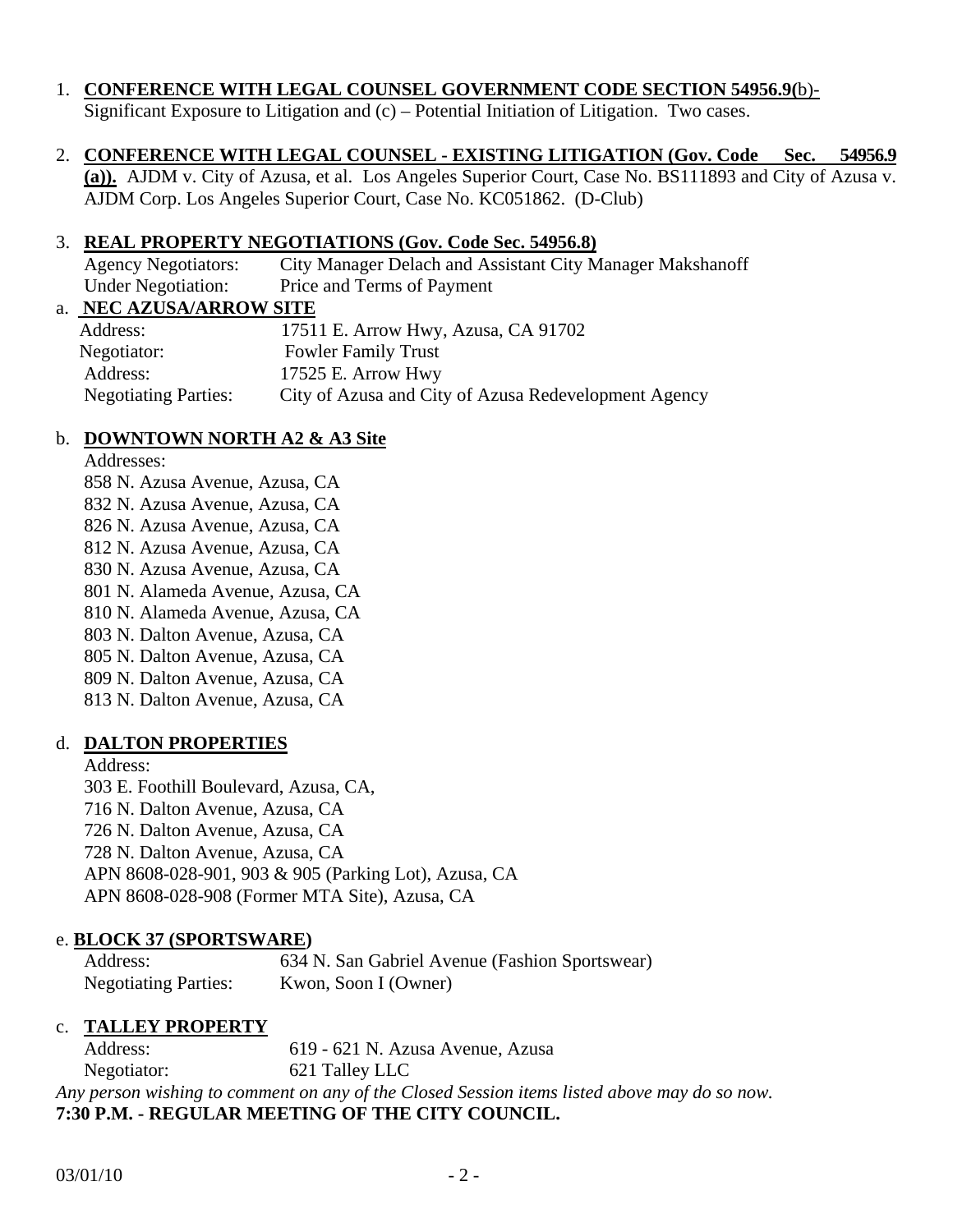- 1. Call to Order
- 2. Pledge to the Flag
- 3. Invocation Reverend LeRoy of the First Assembly of God Church

# **A. PUBLIC PARTICIPATION**

*(Person/Group shall be allowed to speak without interruption up to five (5) minutes maximum time, subject to compliance with applicable meeting rules. Questions to the speaker or responses to the speaker's questions or comments shall be handled after the speaker has completed his/her comments. Public Participation will be limited to sixty (60) minutes time.)* 

# **B. REPORTS, UPDATES, AND ANNOUNCEMENTS FROM STAFF/COUNCIL**

1. Mayor Rocha –

 a. Request for proclamation for the celebration of the grand opening of Terrace Park, a new addition to Silverado Senior Living-Sierra Vista in Azusa.

 b. Discussion of a sub-committee of the City Council and the Mayor to meet with a sub-committee of the School Board to discuss items that impact both entities.

c. Request for a Resolution entitled: Azusa Youth Against Smoking.

# **C. SCHEDULED ITEMS**

None.

# **D. CONSENT CALENDAR**

*The Consent Calendar adopting the printed recommended actions will be enacted with one vote. If Councilmembers or Staff wish to address any item on the Consent Calendar individually, it will be considered under SPECIAL CALL ITEMS.* 

# 1. **APPROVAL OF THE MINUTES OF THE REGULAR MEETING OF FEBRUARY 16, 2010 AND AMENDED MINUTES OF DECEMBER 21, 2009.**

# **RECOMMENDED ACTION:**

Approve Minutes as written.

# 2. **HUMAN RESOURCES ACTION ITEMS.**

# **RECOMMENDED ACTION:**

 Approve Personnel Action Requests in accordance with the City of Azusa Civil Service Rules and applicable Memorandum of Understanding(s).

# 3. **CITY TREASURER'S REPORT AS OF JANUARY 31, 2010.**

# **RECOMMENDED ACTION:**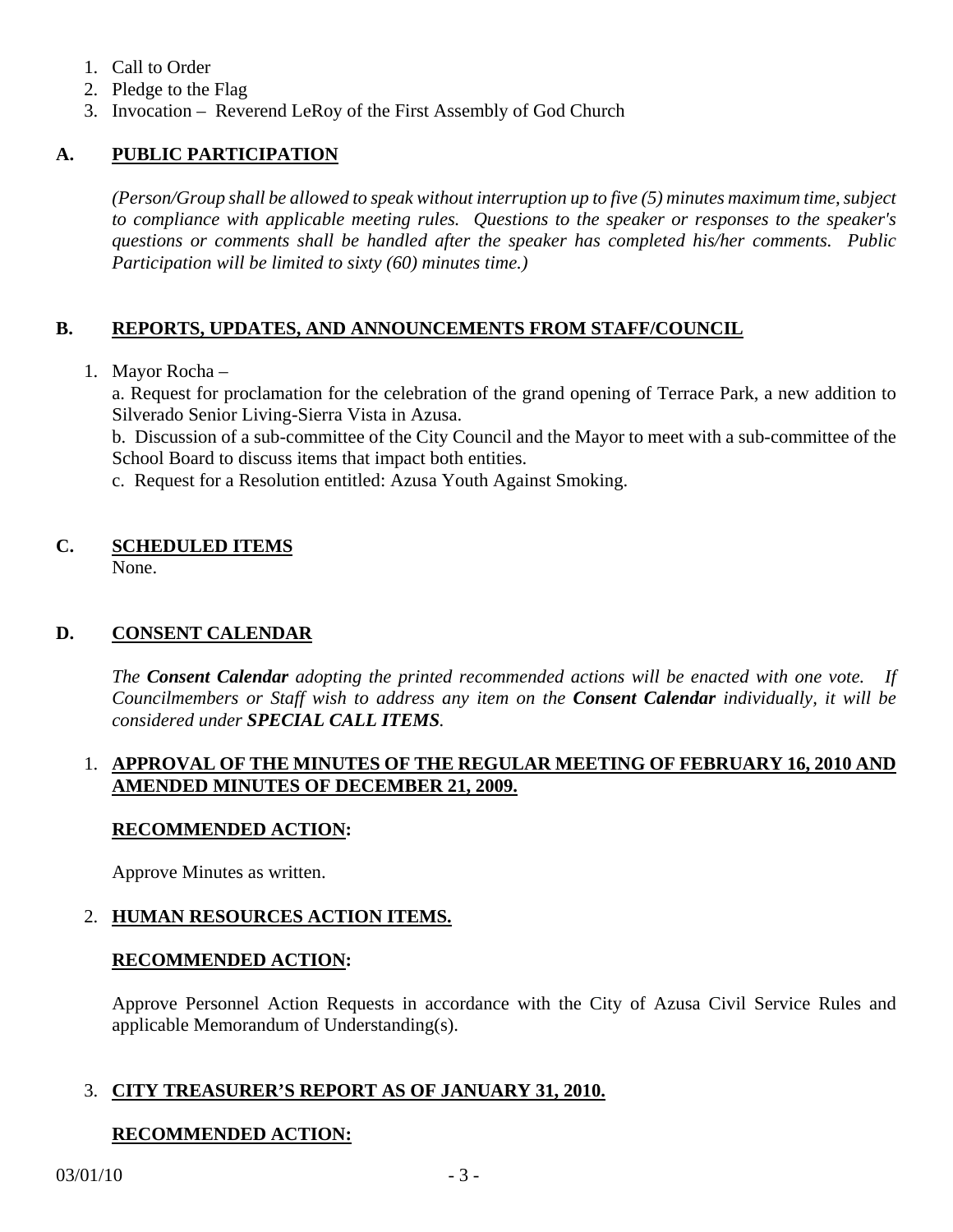Receive and file the Report.

# 4. **APPROVAL OF PSA WITH BARTEL ASSOCIATES, LLC FOR ACTUARIAL VALUATION**

#### **RECOMMENDED ACTION:**

 Approve a professional services agreement with Bartel Associates to update the City's actuarial valuation for postemployment benefits in an amount not to exceed \$25,000.

# 5. **WARRANTS. RESOLUTION AUTHORIZING PAYMENT OF WARRANTS BY THE CITY.**

#### **RECOMMENDED ACTION**:

Adopt Resolution No. 10-C16.

#### **E. AGENCY SCHEDULED ITEMS** None.

#### **F. AGENCY CONSENT CALENDAR**

 *The Consent Calendar adopting the printed recommended actions will be enacted with one vote. If Boardmembers or Staff wish to address any item on the Consent Calendar individually, it will be considered under SPECIAL CALL ITEMS.* 

#### 1. **APPROVAL OF MINUTES OF THE REGULAR MEETING OF FEBRUARY 16, 2010 AND THE AMENDED MINUTES OF DECEMBER 21, 2009.**

#### **RECOMMENDED ACTION:**

Approve Minutes as written.

# 2. **AGENCY TREASURER'S REPORT AS OF JANUARY 31, 2010**.

# **RECOMMENDED ACTION**:

Receive and file the Report.

# 3. **WARRANTS. RESOLUTION AUTHORIZING PAYMENT OF WARRANTS BY THE AGENCY**.

#### **RECOMMENDED ACTION:**

Adopt Resolution No. 10-R13.

# **G. ORDINANCES/SPECIAL RESOLUTIONS**

# 1. **AN ORDINANCE OF THE CITY COUNCIL OF THE CITY OF AZUSA APPROVING AMENDMENTS TO CHAPTER 88 – DEVELOPMENT CODE OF THE CITY OF AZUSA**